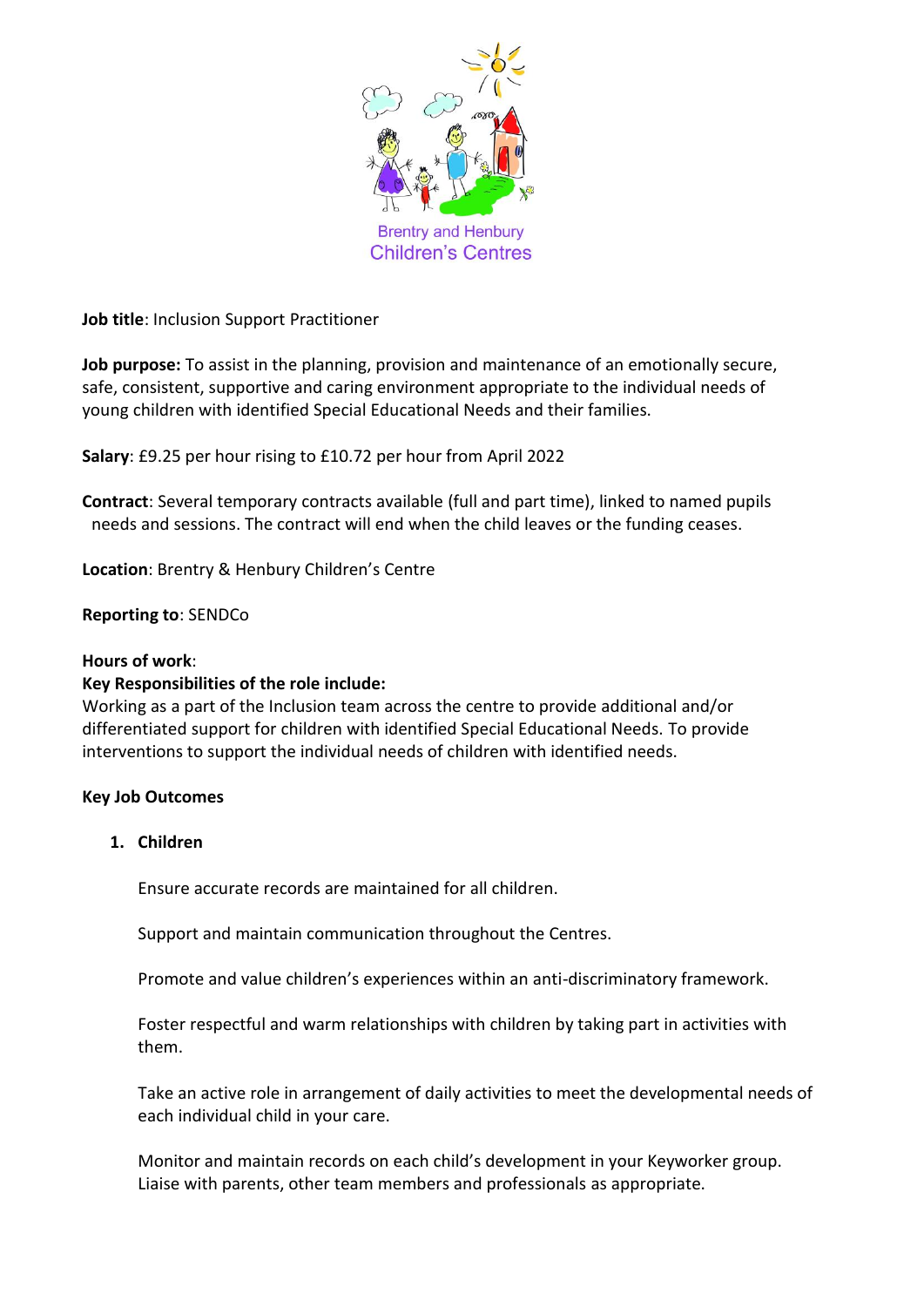Ensure high standards of care and encourage personal hygiene with all of the children being consistently observant of their general health and welfare.

Maintain a child centred environment, reviewing room layout, appropriate displays and play materials to ensure the environment is stimulating and attractive.

Be aware of and implement all of the Centre's Policies including Child Protection & Safeguarding, Equal Opportunities and Behaviour Management.

Be responsible for all children left in your care.

# **Curriculum**

1) Work directly with the SENDCo, practitioners and health professionals to:

- facilitate holistic development, under guidance, of specific children that have been identified as having special educational needs and/or disabilities
- provide the children with the support specified in their individual provision plans
- Support the children to achieve the targets set in their Individual Education Plans.

2) Support the SENDCo and relevant practitioners to create, complete, store and retrieve:

- records of progress
- appropriate resources and learning aids
- Equipment for learning.

3) Provide direct interventions to deal with and maintain:

- standards of cleanliness and hygiene in working areas of the nursery;
- responses to simple First Aid needs; and
- Responses to the personal needs of children, including hygiene and cleanliness.

4) Provide, where appropriate, direct guidance, advice and support to students in training based at the nursery for practical placements.

5) Work directly with other staff and parents in meetings/reviews to contribute to the information needed to provide for the development of the individual child.

This job description sets out the key outcomes required. It does not specify in detail the activities required to achieve these outcomes.

# **General Accountability**

- **1.** So far as reasonably practicable, the post holder must promote safe working practices to maintain a safe working environment for employees and service users. These are defined in the Corporate Health, Safety and Welfare policy, departmental policies and codes of practice.
- **2.** Work in compliance with the Codes of Conduct, Regulations and policies of the Children's Centres and its commitment to equal opportunities.
- **3.** Ensure that output and quality of work is of a high standard and complies with current legislation/standards.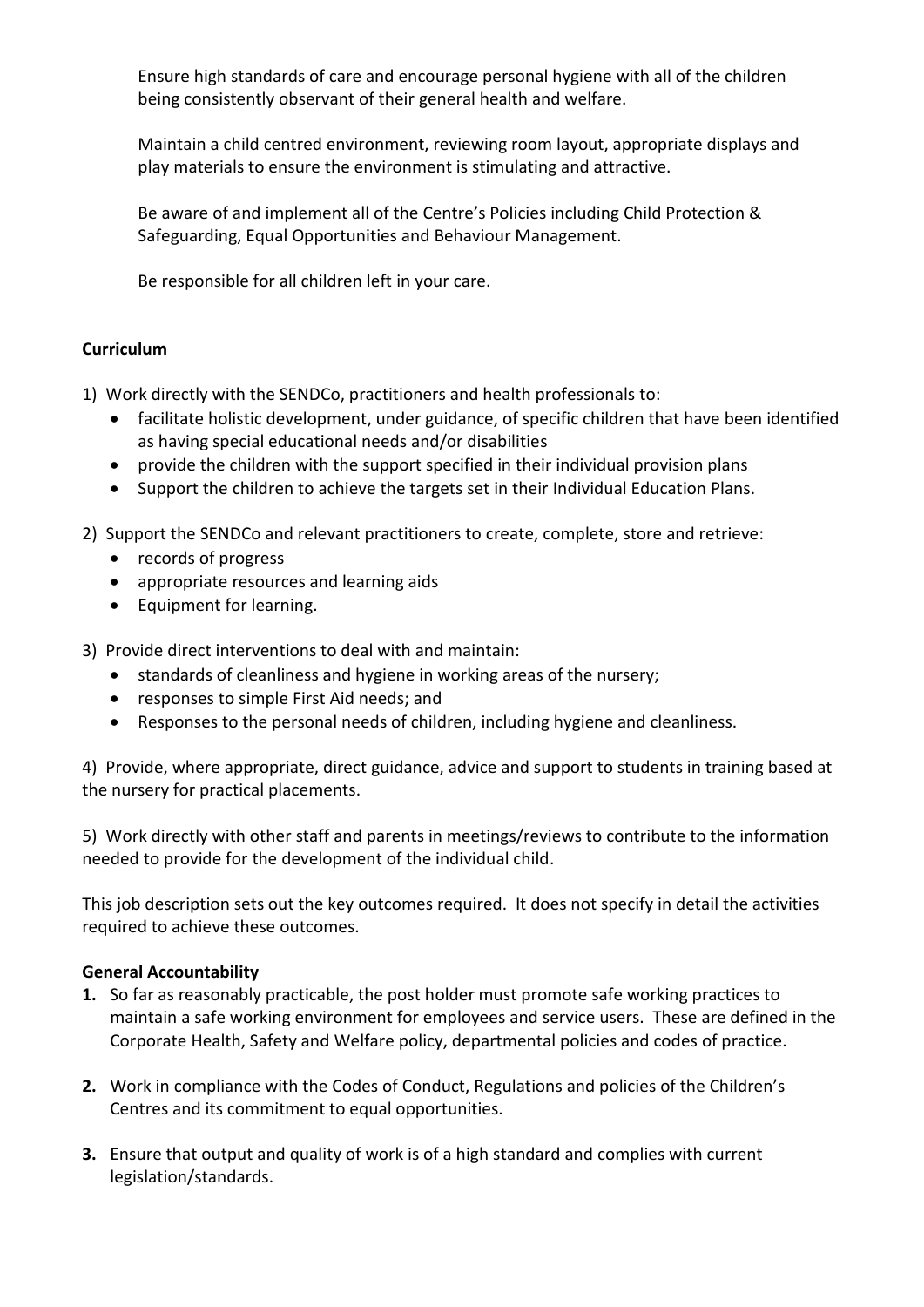# **Individual Specification**

# **Knowledge & Experience**

## **Essential**

- 1. GCSE English & maths at grade D or above
- 2. Level 3 qualification in Years & Childcare
- 3. Knowledge of educational, developmental and health needs of children under 5
- 4. Knowledge and understanding of needs of children with SEN
- 5. Ability to communicate effectively, verbally and in writing
- 6. Willingness to attend to children's physical needs
- 7. Previous experience of working effectively in a day care/education setting
- 8. Knowledge of child protection procedures
- 9. Knowledge of equal opportunities

## **Desirable**

- 10. Previous experience of working with children with social communication disorders
- 11. Experience in identifying individual children's needs and contributing towards assessment of developmental progress

# **Abilities & Aptitudes**

## **Essential**

- 12. Good communication skills
- 13. Ability to work towards the creation of a caring and safe environment
- 14. Proven ability to work as part of a team
- 15. Ability to attend to children's needs effectively

#### **Desirable**

- 16. Effective and accurate verbal and written communication skills
- 17. Proven skills in organising activity to achieve defined targets
- 18. Awareness of the skills required to monitor quality of service/care provided

#### **Application information**

Please send completed application forms to: **brentry@bhchildrenscentre.org.uk** 

For further information please call 0117 959 3800

Ideal Start date: As soon as possible

BHCC is an equal opportunities employer. We welcome applications from people of all backgrounds including ex-offenders. We can only accept applications from candidates who have the right to work in the UK.

# **Completing your application**